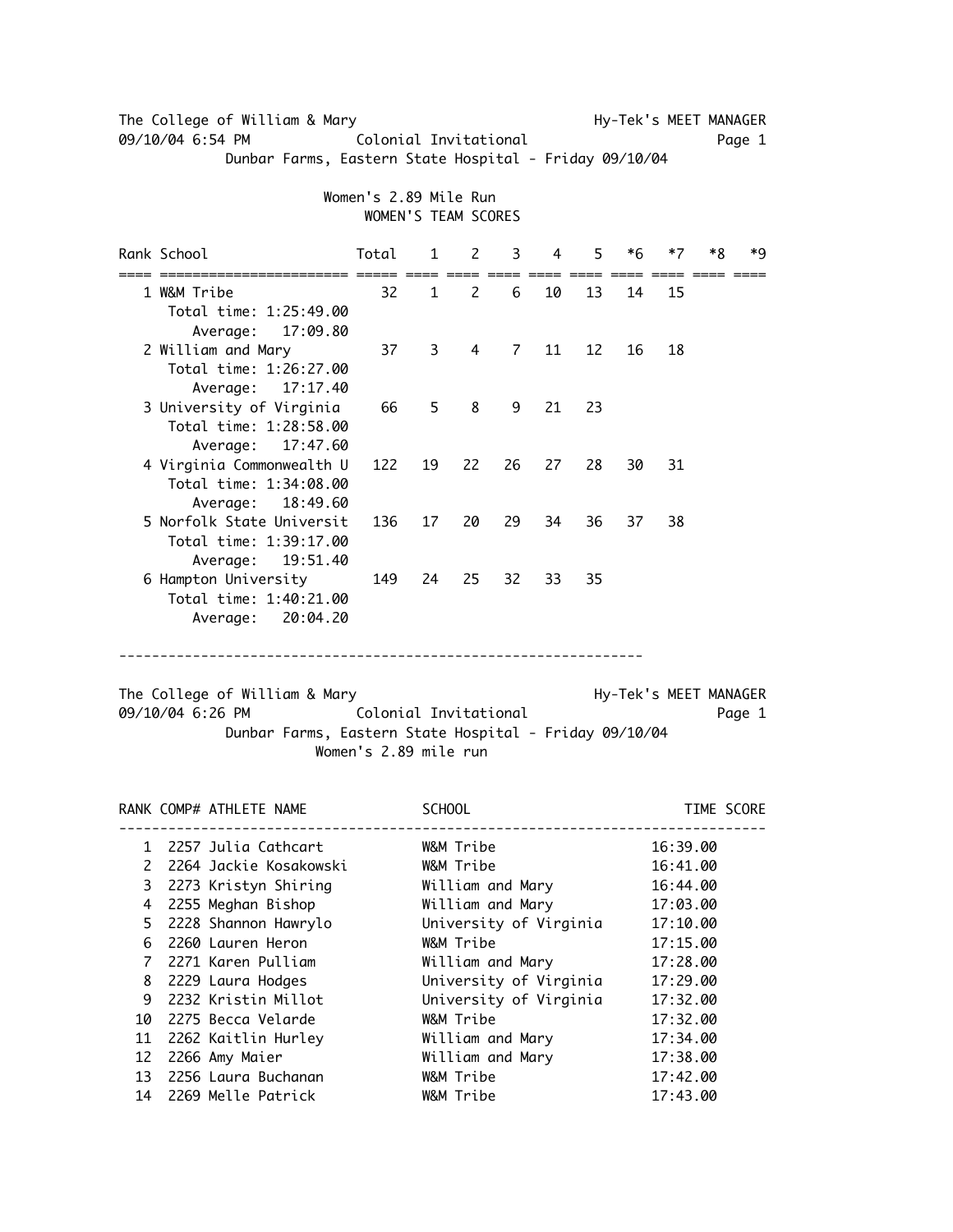| 15 | 2181 Taylor Barr        | Unattached               | 17:45.00 |
|----|-------------------------|--------------------------|----------|
| 16 | 2270 Erin Prillaman     | W&M Tribe                | 17:53.00 |
| 17 | 2277 Tracy Williams     | William and Mary         | 17:54.00 |
| 18 | 2259 Christy Dannenberg | W&M Tribe                | 17:55.00 |
| 19 | 2267 Erin Masterson     | W&M                      | 17:58.00 |
| 20 | 2186 Allie Lewis        | Unattached               | 18:03.00 |
| 21 | 2258 Loren Cutright     | William and Mary         | 18:05.00 |
| 22 | 2241 Elizeba Boit       | Virginia Commonwealth U  | 18:06.00 |
| 23 | Julie Taylor            | Unattached               | 18:07.00 |
| 24 | 2165 Denisha Hudson     | Norfolk State            | 18:08.00 |
| 25 | 2272 Sarah Roessler     | William and Mary         | 18:11.00 |
| 26 | 2230 Huma Husain        | University of Virginia   | 18:13.00 |
| 27 | 2265 Ruth Loyer         | W&M Tribe                | 18:15.00 |
| 28 | Emily Gousen            | Unattached               | 18:18.00 |
| 29 | 2252 Emily Thompson     | Virginia Commonwealth U  | 18:21.00 |
| 30 | 2184 Jen Dolson         | Unattached               | 18:22.00 |
| 31 | 2185 Katie Endress      | Unattached               | 18:22.00 |
| 32 | 2231 Jenny Miller       | University of Virginia   | 18:34.00 |
| 33 | 2182 Meghan Bohren      | Unattached               | 18:37.00 |
| 34 | 2148 Jitka Vaculikova   | Hampton University       | 18:42.00 |
| 35 | 2276 Kate Willever      | W&M Tribe                | 18:46.00 |
| 36 | 2183 Abbie Booker       | Unattached               | 18:53.00 |
| 37 | 2261 Meredith Holaday   | William and Mary         | 18:57.00 |
| 38 | 2145 Cetera Bunche      | Hampton University       | 19:00.00 |
| 39 | 2248 Remy Merriam       | Virginia Commonwealth U  | 19:06.00 |
| 40 | 2242 Evan Dove          | Virginia Commonwealth U  | 19:13.00 |
| 41 | 2246 Libby Little       | Virginia Commonwealth U  | 19:22.00 |
| 42 | 2168 Linah Tallam       | Norfolk State University | 19:26.00 |
| 43 | 2247 Reagan Merriam     | Virginia Commonwealth U  | 19:43.00 |
| 44 | 2254 Danielle Williams  | Virginia Commonwealth U  | 19:46.00 |
| 45 | 2244 Alexis Feldt       | Virginia Commonwealth U  | 19:52.00 |
| 46 | 2253 Katie Whitehead    | Virginia Commonwealth U  | 19:54.00 |
| 47 | 2239 Rachel Albright    | Virginia Commonwealth U  | 19:58.00 |
| 48 | 2146 Charmaine Darden   | Hampton University       | 20:12.00 |
| 49 | 2149 Eboni White        | Hampton University       | 20:58.00 |
| 50 | 2158 Cassie Alston      | Norfolk State University | 20:59.00 |
| 51 | 2147 Krystal Medlin     | Hampton University       | 21:29.00 |
| 52 | 2245 Lauren Hofmann     | Virginia Commonwealth U  | 21:51.00 |
| 53 | Unknown                 |                          | 21:51.00 |
| 54 | 2166 Timpestt Mallory   | Norfolk State University | 22:47.00 |
| 55 | 2162 Rachel Griffin     | Norfolk State University | 23:20.00 |
| 56 | 2142 Meredith Huston    | Chowan College           | 23:40.00 |
| 57 | 2161 Paula Evans        | Norfolk State University | 24:02.00 |
| 58 | 2141 Jessica Griffey    | Chowan College           | 24:20.00 |
| 59 | 2159 Elizabeth Ammons   | Norfolk State University | 25:02.00 |
| 60 | 2163 Tia Harewood       | Norfolk State University | 25:08.00 |
| 61 | 2140 Melissa Buzzell    | Chowan College           | 25:19.00 |
| 62 | 2160 LaTonya Anderson   | Norfolk State University | 26:46.00 |
| 63 | 2164 Ashantia Harris    | Norfolk State University | 27:31.00 |
| 64 | 2144 Jessica Stauty     | Chowan College           | 27:38.00 |
|    |                         |                          |          |